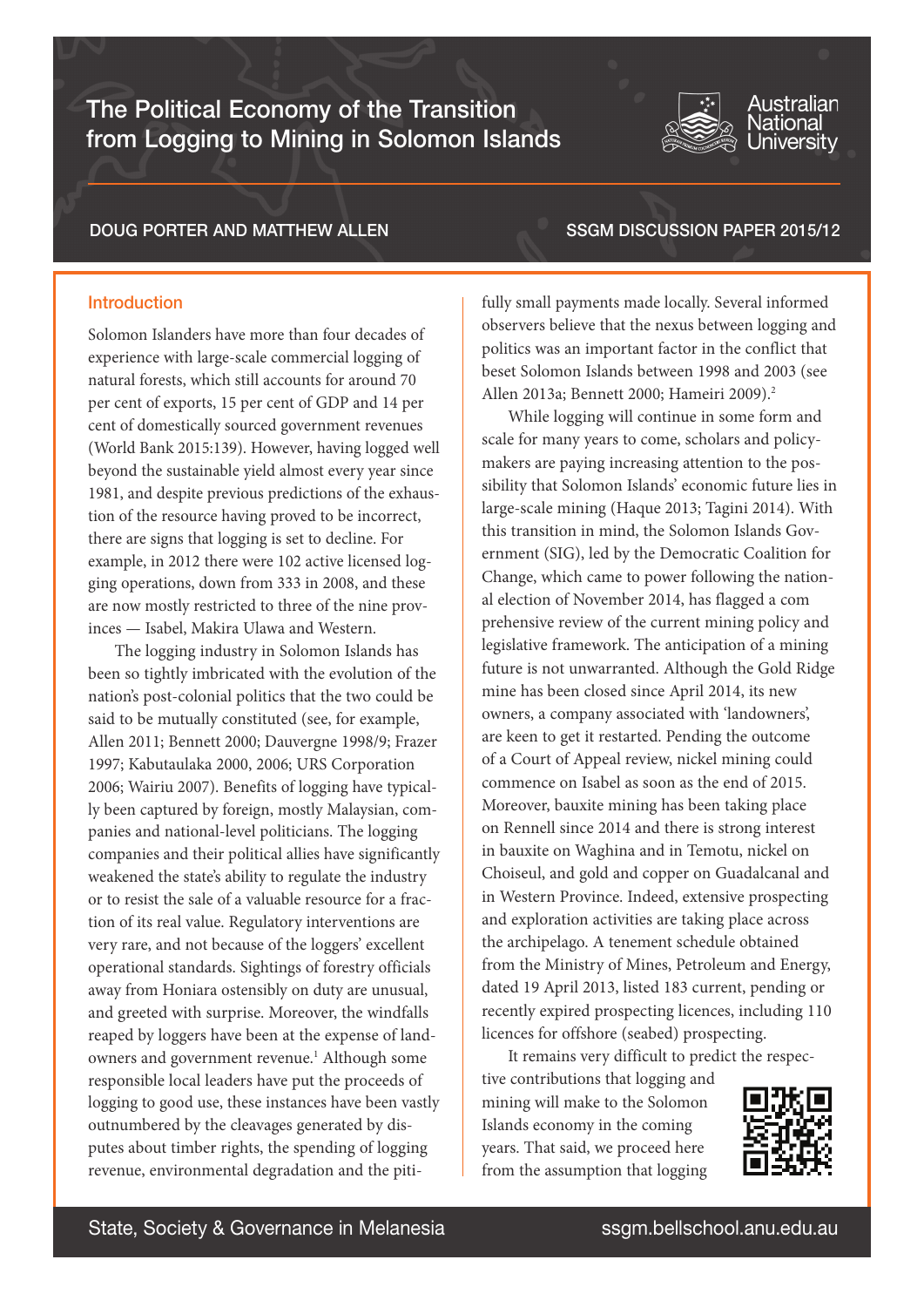*appears* to be on the wane at the same time that there has been a marked intensification of activity in the mining sector. The Discussion Paper therefore asks two related questions: What might be the political economic effects of an expansion in large-scale mining? And what could be learned from logging that might be relevant to mining? Although mining and logging are different in many ways, which we shall discuss, we argue that mining will amplify three issues already familiar from logging, namely, i) disputes around the deal-making process, ii) problems of local social order, and iii) longstanding grievances about how revenues are shared and spent. Further, whilst a suite of technical measures may be available to address, if not resolve, these inherently political issues, it is by no means clear that Solomon Islands' political economy will be conducive to their careful consideration, let alone subsequent adoption.

Our analysis draws upon and integrates two political economy frameworks that have been recently applied to Solomon Islands and Melanesia more widely. The first, developed by Craig and Porter (2014), musters comparative literature on political settlements (for example Khan 2010) and the ordering of power (for example Slater 2010) to argue that the transience and shallowness of pacts between political and economic elites in Solomon Islands creates incentives for members of parliament (MPs) to pursue short-term political alliances and parochial agendas — most obviously through the instrument of constituency funds — rather than investing in political parties and 'liberal' institutions. This dynamic is inimical to the formation and implementation of coherent and consistent public policy.

The political settlement framework provides the encompassing institutional context in which a more particular, and closely related, political economy of extractive resource industries unfolds. Hence the second framework, proposed by Allen (2013b), draws upon research on Nigeria (Watts 2004, 2005) and Papua New Guinea (PNG) (Filer 1997) to demonstrate that Melanesia's extractive industries — especially large-scale mining and oil and gas — create contentious politics that are fundamentally spatialised, or in other words, a contentious 'politics of scale', and have the potential to produce violent conflict. Contention plays out within and between three 'governable spaces' (described by Watts as particular configurations of resources, territory, power and identity that are hierarchically scaled): customary landownership, indigeneity, and nationalism. In the context of Solomon Islands, and indeed Island Melanesia more widely, the space or scale of the island-province comes into stark relief as a platform for both political mobilisation and internal disputation, prompting us to replace, for the purposes of this discussion, the space of indigeneity with the space of 'islandism' (following Wittersheim 2003) (see Allen 2015).

The experience to date with large-scale mining in Solomon Islands provides ample illustration of the precepts of this political economy approach (see Baines 2015 for a useful summary of this experience). At Gold Ridge we have witnessed intense disputation, exclusion and fragmentation within the space of landownership. The recent and contentious acquisition of the mine by 'landowners' speaks both to these tensions and the increasing power of landowners *vis-a-vis* both the provincial and the national government. That said, Gold Ridge continues to feature prominently in longstanding claims for greater autonomy for Guadalcanal Province; in other words, disputation between the province and the national government centred around questions of benefit-sharing. In recent years the operation has been plagued by a succession of corruption scandals including allegations of improper payments made to an MP by one of its previous owners and, more recently, serious anomalies in the management and disbursement of a large tranche of landowner royalties on the part of relevant SIG ministries.

On Choiseul and Isabel we see increasing tensions between all three governable spaces (i.e. landownership, islandism and nationalism). In both cases, island-level institutions and associations that merge formal government, *kastom* and church to create hybrid institutions oppose mining, but landowners support it, at least those of them who stand to benefit. Moreover, in the case of Isabel, there is evidence of corrupt dealings having taken place between one of the companies that is vying for a mining lease and relevant national-level authorities, as well as of inducements having been paid to landowners. Corruption is also evident in the bauxite mining that has been taking place on Rennell, with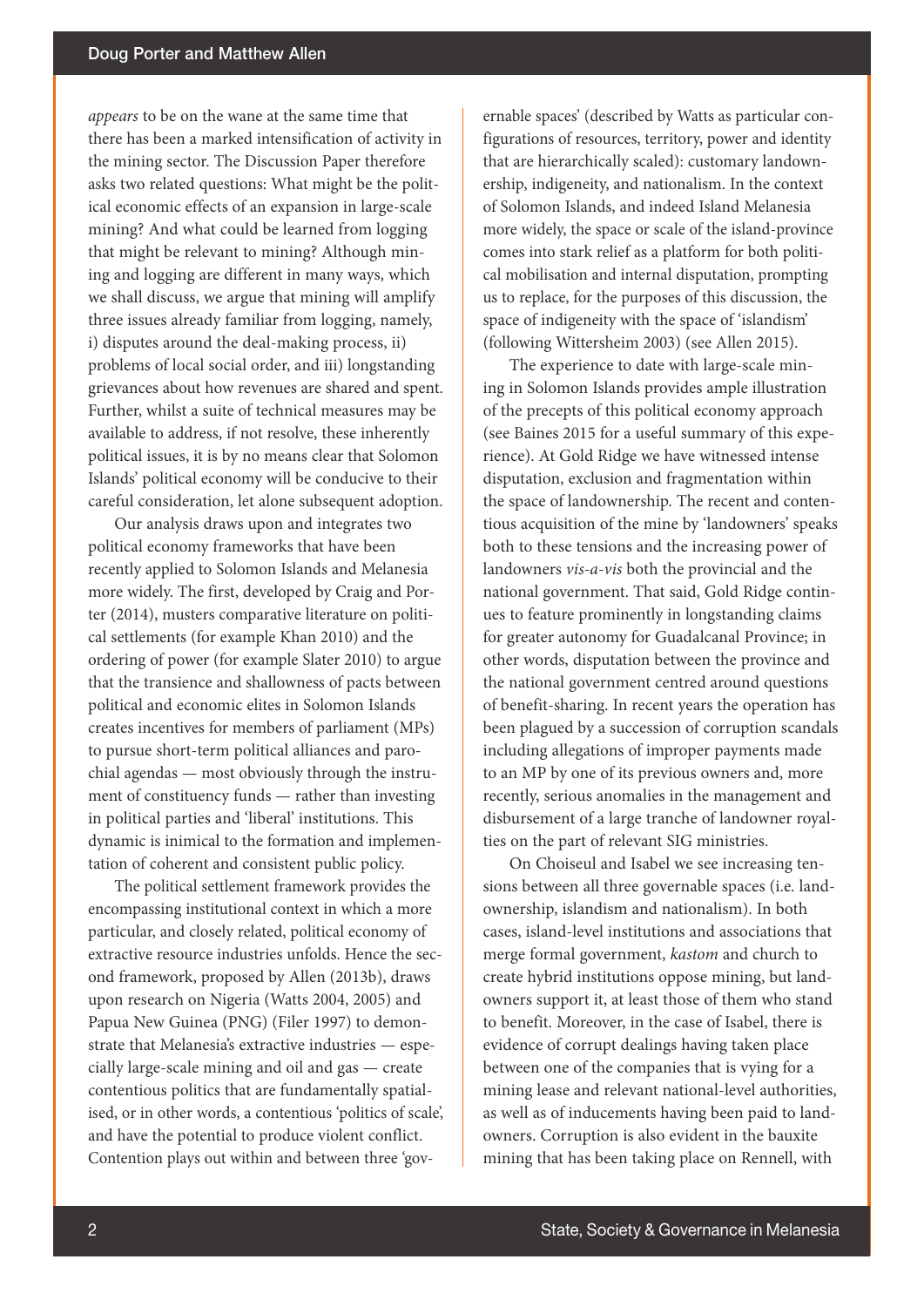extensive allegations of bribes and inducements being paid, again by two rival companies, to landowners and relevant national authorities, and the direct involvement of politicians in corrupt dealings. Tensions surrounding the mining on Rennell have witnessed a revival of a longstanding but dormant separatist agenda for Renbel Province.

What can we make of these developments, especially when we read them against the much longer history of logging? First, there are salient and worrying continuities between the political economies of mining and logging, especially with regard to 'pacting' between political elites and corporate actors, both generically and via commonalities in personalities. This suggests that the 'habitus' of the logging political economy has created a path-dependency that is shaping and being reproduced by the emerging mining political economy. Second, this continuity means that the nature of the political settlement in Solomon Islands is likely to remain more or less intact under a mining future. It will also mean that the state will struggle to deal with the intensified spatialised contestations that are likely to attend a large-scale mining future, just as it has struggled to regulate the logging industry. While an array of reforms would present ways to tackle these contestations, ultimately we are sceptical about the likelihood that Solomon Islands' political or economic elites will invest in them and concerned about the prospect of a return to violence at the intersection of landowner disintegration and provincial-national government tensions over benefit-sharing.

## Section 1: What Problems Do People Associate with Logging?

It is useful to start by summarising the problems that Solomon Islanders associate with logging. A study released in 2013 called 'Justice Delivered Locally' (JDL) talked with hundreds of people across five provinces and found that, whether seen through the eyes of villagers who hold the right to decide on logging or those who simply live in the area, logging deals usually fall short in two key ways (Allen et al. 2013). First, there is often no match between the deal agreed between landowners and logging companies and what actually happens afterward. Rarely are promises about roads, housing, clinics, and local employment formally written into the agreement, which is perhaps not surprising given that even the more educated landowners who sign the deal often do not fully appreciate its 'legalese'. Second, short of direct action to disrupt the logging operation, there are few opportunities to do anything about this disparity. This is especially important because problems that tend to have been underplayed when the deal is made — such as disruption to water courses, rivalry within the tribe, domestic violence, sexual exploitation, or other problems — prove to be much bigger than communities can deal with. Yet the real grievance is that once the deal is done, it is very difficult to ensure that it is monitored or that it can be amended — or in fact to take any kind of corrective action — and all too soon, the trees are gone. These two issues stem from how the deal is negotiated and managed, and how the market transaction is regulated.

The disputes that arise from these shortcomings bleed into a range of social order problems. The JDL study found that logging is the 'most significant determinant of community cohesion and harmony' (Allen et al. 2013:xi). Other researchers have also documented the intense social impacts of logging (see, for example, Hviding forthcoming; Lummis 2010; Scales 2003; Wairiu and Nanau n.d.). Social order problems include the production and abuse of drugs and alcohol, increased violence, and the disintegration of long-standing norms about marriage, land tenure, and obligations between men and women and between youths and elders. Many disputes can be traced to the payment and distribution of logging royalties, rents, or access fees. When chiefs and local leaders become directly engaged in substance abuse, violence, and logging-related disputes, the social order problems can worsen. Thus, it is not just that toxic community disputes produce significant discontentment or worse, but people are also left feeling that important institutions such as the chiefs deserve less trust and respect. This is why people often say that local institutions are 'broken' — not working and no longer regarded as legitimate (Allen et al. 2013).

Grievances about the lack of access to jobs, cash, or benefits from logging persist in families and communities well beyond the logging operation. In fact, a sense of injustice about who gets jobs, where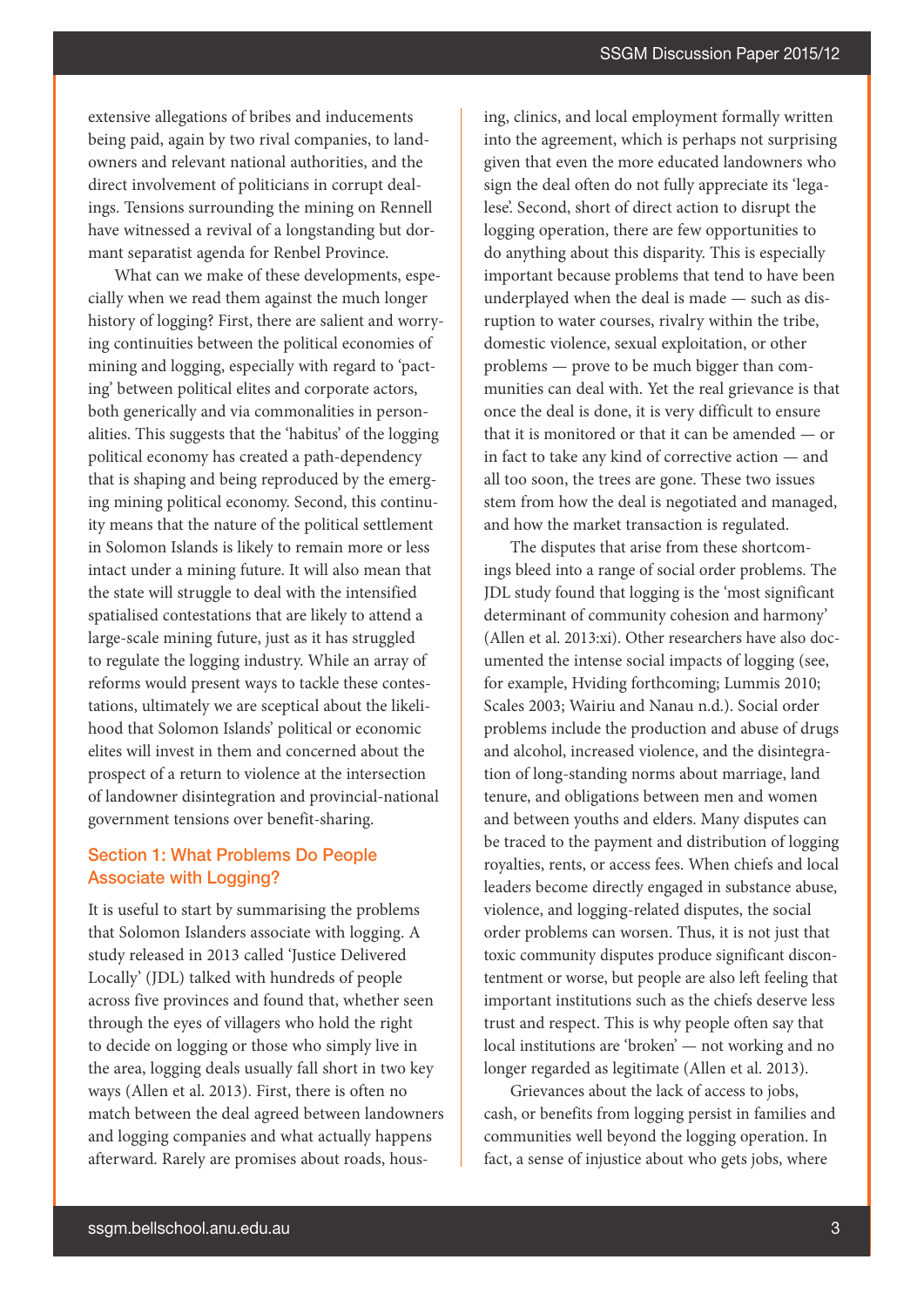public spending is directed, or how opportunities are distributed is high on the list of problems that triggered the ethnic tension of 1998–2003 (see, for example, Allen 2013a; Kabutaulaka 2001). National government officials are frank about the ways that corruption, exemptions from tax and customs rules, and a lack of basic discipline in the civil service have undermined the government's ability to collect the revenue that logging should generate. These same officials go on to claim that this is a primary reason that there is not enough money to ensure that logging deals are effectively checked or monitored or that the benefits and costs are fairly spread around through social services such as health care or roads. This argument does not stand up to some basic evidence, however, as the Solomon Islands Government spends slightly more on government than the average for other small island developing economies (International Monetary Fund 2014:21, figure 4), even though people often complain that government is absent from their lives.

Many Solomon Islanders have concluded that the logging industry has moulded government to function in a particular fashion and distorted relationships between political leaders, civil servants, and citizens in ways that will be difficult to reform. Many have stories about how logging industry personalities and money impact on elections, how governments are formed after election day (and voted out before their time is up), and how the bribing and 'treating' of MPs and civil servants have eroded the ability of government to balance and respond to competing pressures, such as the need to encourage foreign investment while also ensuring that deals are fair, resources are managed sustainably, and revenues due are collected and distributed in ways that serve the national interest. The direct involvement of MPs as directors of logging companies is also widely known and has been well documented.<sup>3</sup>

Politicians are acutely aware that loggers can create great political instability, both as individual logging companies and through the influential voice of the Solomon Islands Forest Industries Association (SIFIA).<sup>4</sup> But at the same time, relationships between the logging industry and political leaders are characteristically shallow and unstable, as they are typically based on cash payments as opposed to stronger social ties through marriage, ethnicity, or political parties, resulting in agreements that weaken quickly and need constant revisiting and 'refueling' (Craig and Porter 2014). This, in turn, contributes to the weakness of political parties, which are unable to discipline members. It also means that leaders have even fewer incentives to act on the high-level policy commitments they so frequently make to improve government machinery (see Cruz and Keefer 2013). Thus, it is not surprising that very little has been achieved from the many efforts made to reform government and to positively reshape relations between elected leaders, civil servants, and citizens.

## Section 2: Logging and Mining: Points of Similarity and Difference

It is important to consider how the similarities and differences between logging and mining activities are likely to impact on the issues outlined above and perhaps raise new issues of concern. Logging and mining are different in three important ways: the particular nature of the mining industry, how the 'community' relates to it, and the implications that both of these factors will have for the government.

#### **The nature of the mining industry**

Logging operations occur in a relatively small area for a short period of time, but because they are numerous and dispersed, they are inherently difficult to regulate and monitor. They share a common business model and corporate structure, involve low capital investments, and obligate the state only indirectly. By contrast, the kinds of mining operations foreseeable in Solomon Islands are likely to be few in number (perhaps two to three new mines over the next decade) and thus the direct impacts concentrated in a few places. These mines will typically require large capital investments and operations will be planned to cover a comparatively long time.<sup>5</sup> Mining companies are more diverse in their corporate arrangements and business models, and the state, in its capacity as the owner of subsurface mineral resources, has far greater obligations in mining operations.

While some mining companies, particularly those that are publicly listed, could be expected to be better 'corporate citizens' than the typical logging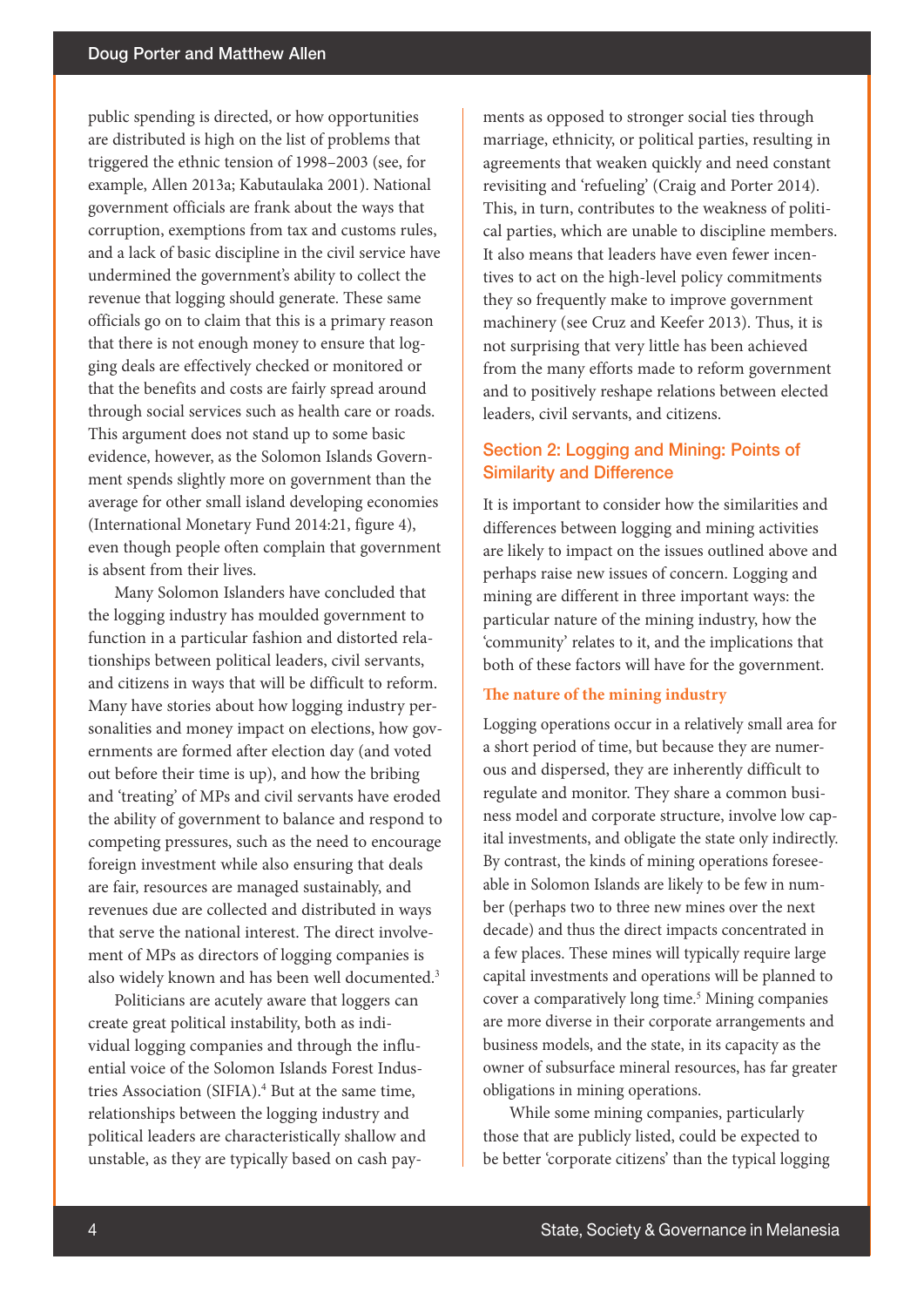company that has operated in Solomon Islands, the evidence to date suggests otherwise. A 2014 High Court judgment found that Sumitomo Metal Mining Co. Ltd — a multinational company listed on the Tokyo stock exchange — through its local subsidiary engaged in a raft of questionable dealings with both landowners and SIG officials in relation to nickel tenements on Isabel including improperly influencing landowners to sign Surface Access Agreements and suborning an official of the Department of Mines and Energy (SMM Solomon Ltd v Attorney General; Bugotu Minerals Ltd v Attorney General [2014] SBHC 91; HCSI-CC 258 of 2011:54–67). There is also evidence that one of the previous operators of Gold Ridge mine — Australian Solomons Gold, an ASX listed company — offered cash inducements to landowners (Burton and Filer 2006); whilst another, Allied Gold, also ASX listed, faces allegations of making improper payments to a member of parliament (PNGIndustryNews.net 6/10/2014).

In comparison to logging, a mining operation has a much larger footprint, as it includes the mine, tailings disposal systems, port and power facilities, and transport and supply chains. These are linked to global commodity markets, capital flows and financing, and insurance and corporate arrangements. There are, therefore, multiple points at which the mining operation can be challenged and which, from the perspective of the company, will need to be protected from a variety of threats: from disgruntled landowners to rival companies, fluctuations in their share price, and corporate takeover bids. To protect their interests and being aware of the costs to long-term profitability, mining companies prioritise stability and the need to avoid local contestation and conflict. To achieve these ends, they can muster enormous technical capacity, political influence, and experience.

Although logging has been more prevalent and has touched many Solomon Islanders, the scale and duration of a single mine is likely to have even more profound impacts over a much longer period of time. Any one large mine is likely to mobilise islandlevel politics, as well as province-level dynamics with the centre, in ways that have a greater impact than the larger number of dispersed logging operations. Compared to logging, there will be plenty of time in the mining process for grievances to grow and

fester and for the various actors involved to become savvy players. Whether this prompts investments by all parties in stable institutions that are sufficiently flexible and respected to debate and resolve issues inclusively remains open to question. We will return to this in closing; however, it is already apparent that new mining ventures are underscoring a compelling need to resolve longstanding grievances about the roles of national, provincial, and local authorities and to ameliorate the inevitably uneven spread of the benefits and costs of mining.

Compared to logging, these new large-scale mining operations could — depending on the nature of the deal — result in a much larger volume of revenues flowing to government and, in principle, this could finance more effective regulation of the interface between communities and mining operations, and service delivery at large. At the same time, mining investors will seek from government guarantees that it will protect their assets and operations by providing the services required to support them as well as the needs of the community affected by them. Yet in few cases are governments able to respond with the speed or quality needed to meet miners' expectations or community demands — this is especially the case where governments are already struggling to reach evenly across their territory, or are transitioning from periods of conflict or chronic instability.

In response, mining companies could begin to take on the functions of government. With security and the continuity of operations paramount, mining (and other resource-extraction) companies often directly engage private security firms to police their mine sites and also fund and implement community development projects or augment school or health clinic budgets.<sup>6</sup> Indeed, it is not uncommon for large numbers of the national police or military to be moonlighting for resource companies, and sometimes, as in the Indonesian province of Papua, lucrative security contracts are awarded to elements in the police and military. Moreover, mining companies can become involved in local dispute resolution by employing staff or contractors with de facto powers not unlike those of colonial district officers. Experience from natural resource–rich countries like Nigeria show that these actions by global corporations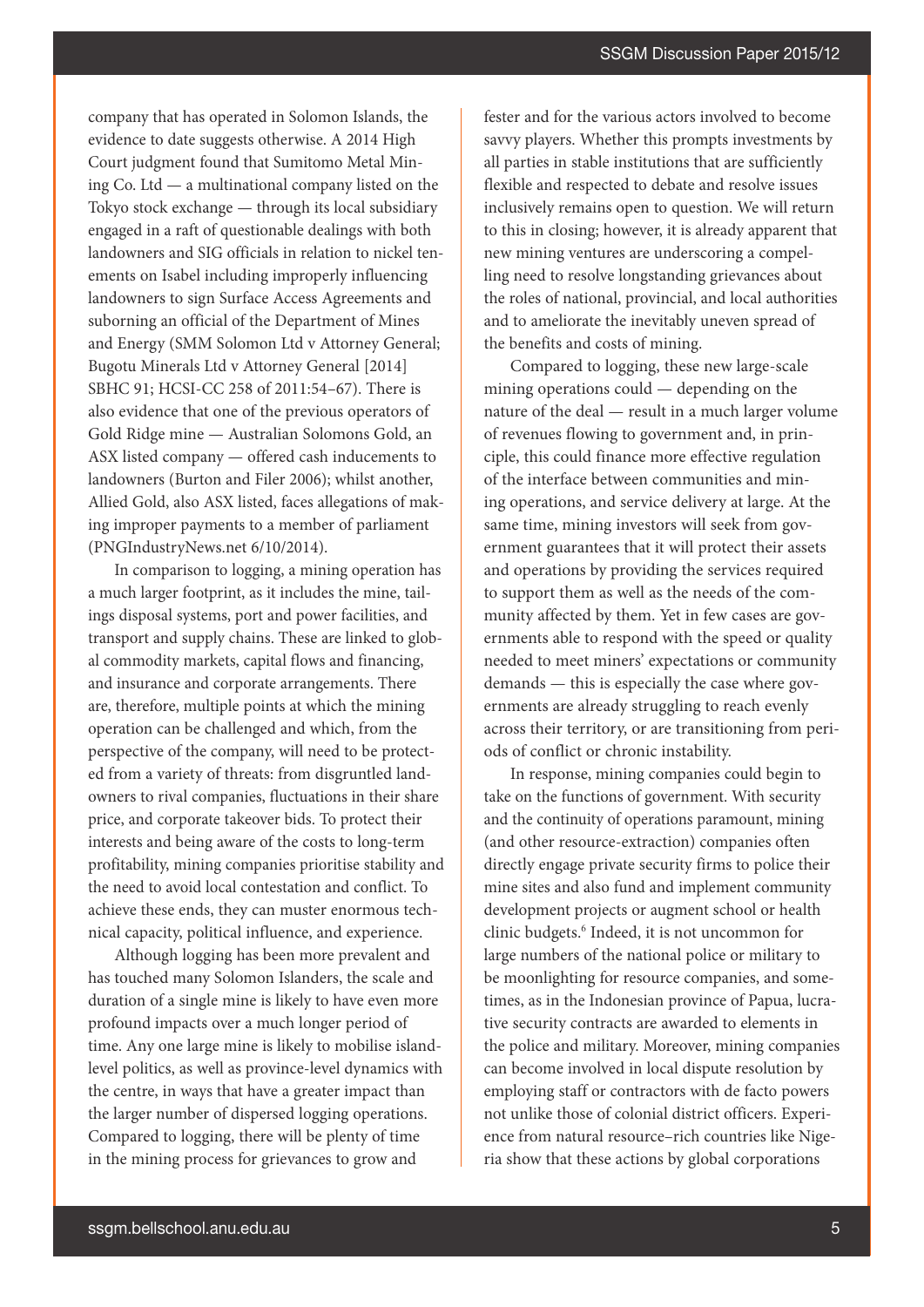can seriously disrupt the prospect of democratic politics and accountability (Watts 2005, 2007). Nigeria exemplifies a durable, crisis prone system, but one that has a powerful ability to reproduce itself through the operation of two capabilities that have been financed by natural resource wealth: *state coercion* (the ability and willingness of the security forces to intervene and to 'restore order'), and *networks of patrimonialism and elite rent-seeking* (through which it is possible to selectively mollify dissent and manufacture consent by ensuring networked access to and control over state revenues) (Joab-Peterside et al. 2012).

### **The nature of 'community': rights of ownership, community, and citizenship**

The comparatively larger scale of mining is matched by greater expectations about economic benefits, and the pressures people often feel to conclude logging deals quickly will be no different in the case of mining. In Solomon Islands, a combination of high rainfall, hilly geography, and limited arable land, coupled with very high costs of internal transport to markets, restricts other commercial agricultural opportunities (see World Bank 2010). Even when people are well aware of the downsides of logging, when pressed for cash for school fees, health costs, and a growing list of modern household foodstuffs and goods, they can feel compelled to seize an opportunity when it comes and more quickly accept the terms on offer. Exactly the same process has been described in relation to mining projects in different parts of Melanesia (see Filer and Macintyre 2006).

The prospect that mining will produce even more benefits, especially in the form of royalties, flowing to more actors for a longer time, is likely to intensify the types of intra-group conflicts that are already familiar from logging. This competition will prompt the emergence of a raft of new and reconfigured local territorial and community identities as has been experienced elsewhere, for instance, in Nigeria, in the form of 'oil host communities', a variety of forms of local government entities, chiefdoms, 'minorities', and so on. New groups will appear to claim benefits, and existing groups will fragment (see, for example, Allen 2013b; Bainton 2009; Ballard and Banks 2003; Banks 2008), as has already been evident around Gold Ridge mine and the proposed Tina River Hydro scheme. Filer (1997) has shown how these dynamics are driven by an 'ideology of customary landownership' that is manipulated by powerful men in order to capture economic benefits, usually at the expense of other members of their landholding groups. We can anticipate that a mining future will intensify disputes about how benefits are shared within groups and that social order conflicts between the younger and older generations, and between men and women, will become more marked. Scholars have pointed to this kind of localised disputation and social disintegration as important factors in the origins of the 10-year conflict on Bougainville (Filer 1990), as well as the ethnic tension in Solomon Islands (Kabutaulaka 2001; Naitoro 2000). They also contribute to ongoing instability and insecurity in peri-urban areas such Kakabona to the west of Honiara (Monson forthcoming).

In the case of Gold Ridge, interviews conducted by the second author in January 2015 indicate a stark marginalisation of women within the space of customary landownership. There are no women on the executives of any of the three Gold Ridge landowner associations, and while some women are signatories on tribal royalty accounts, the women interviewed (including from the Guadalcanal Council of Women) were unanimous in the view that royalty payments are controlled by men and are frequently squandered on consumables, including alcohol. The recent transfer of the mine from St Barbara to Gold Ridge Community Investment Limited (GCIL), a company associated with 'landowners', could lead to further disputation within the space of landownership. The chairman of Gold Ridge Community Landowner Council, which represents landowning tribes in the mine lease area, has been reported as stating that he refused to sign-off on the Deed of Sale because the process was rushed and the correct decision-making forum was bypassed (Radio NZ 11/5/2015). The chair of the Kolobisi Tailings Dam Association, which represents landowning tribes in the vicinity of the tailings dam, has also publicly disassociated himself from the sale (SIBC 6/5/2015). These developments do not augur well for a smooth reopening of the mine — the declared objective of GCIL's Board of Directors whose chairman, a former minister for mines in the national government, has stated that a 'partner investor' has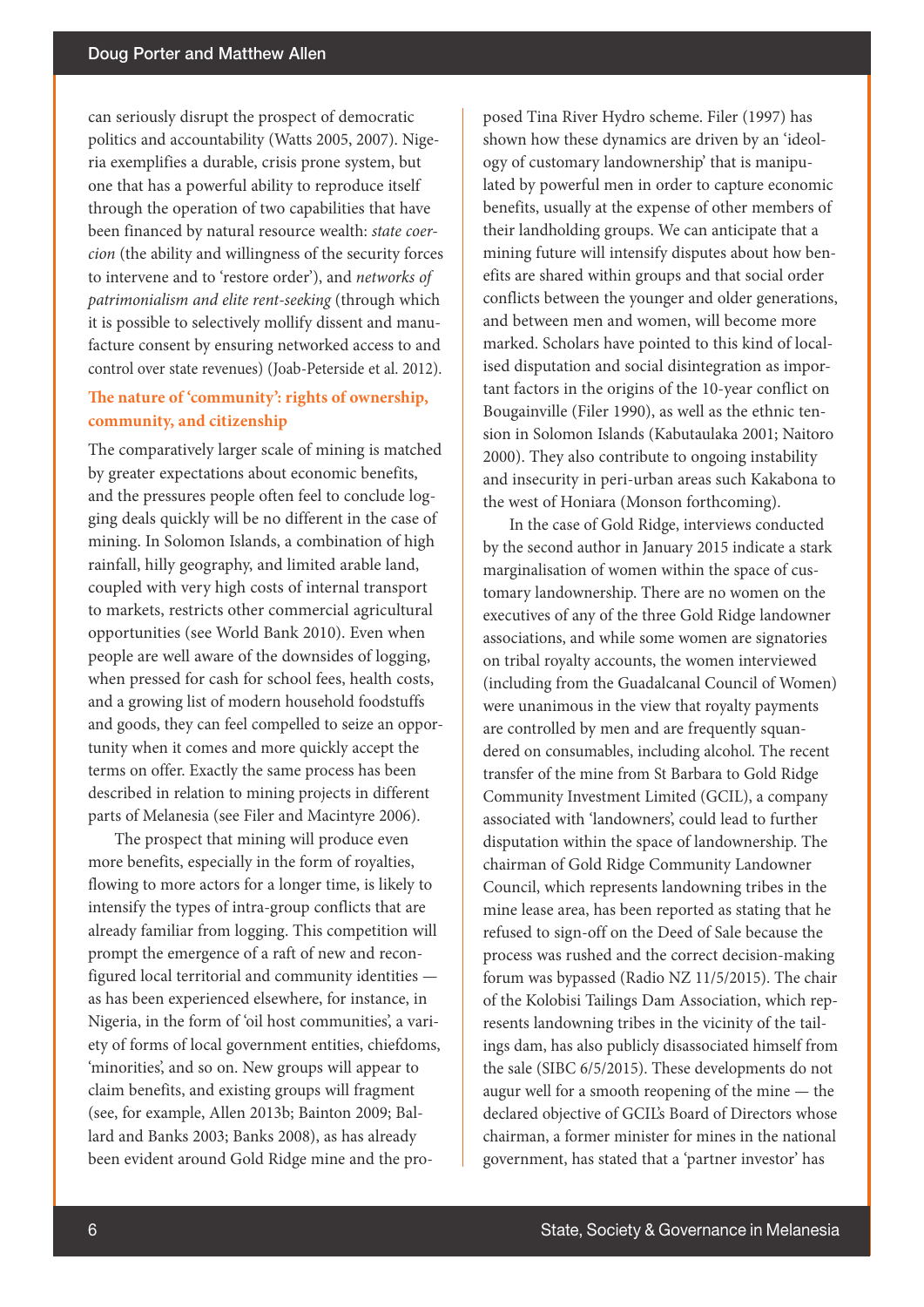already been identified (*Solomon Star* 3/5/2015).

Competition will intensify fragmentation at the local level, but it is also likely to see new political communities being incubated at the scale of the island-province and which will come into tension with the scale of the nation. In the past, Solomon Islanders have been successful at using different ideologies — such as *kastom*, Christianity, class, or indigeneity — as potent ways to resist pressure from outsiders or to advance their own claims or concerns (see Allen 2013a:61–102). These ideologies have been mobilised at the scale of the island, making the island a potent, albeit internally contested, platform for collective action.<sup>7</sup> The desire to capture a greater share of the benefits that flow from extractive industries on Guadalcanal has underpinned a longstanding agenda for greater autonomy, expressed as 'statehood' for Guadalcanal, under a new federal constitution. This autonomy agenda was prominent in the 'bone fide' grievances of the 'indigenous people of Guadalcanal' that came to the fore during the ethnic tension and it features strongly in the narratives of ex-militants from Guadalcanal (Allen 2013a). These scalar dynamics are by no means unique to Guadalcanal. For instance, grievances associated with bauxite mining on Rennell are reviving a dormant separatist agenda for Renbel Province whose population are predominantly Polynesian and have long seen themselves as culturally separate from the rest of Solomon Islands (see Hughes and Tuhanuku 2015).

### **The state as representative, owner of the resource, and distributor of public wealth**

The central government in Solomon Islands formally has only a limited role in logging due to forestry laws that allow direct dealing between landowners and loggers. Nevertheless, as noted above, it is also the case that logging activities in the country have exposed the inability of the government to balance its conflicting interests and obligations to generate revenue, ensure deals are fair to all parties involved, manage resources sustainably, protect the interests of future generations, and govern transparently.

As the owner of minerals, the national government has an additional and much greater stake in mining. Its stake will be contested by both landowners and provincial governments, and it is likely that

new mining activities will fuel longstanding debates in Solomon Islands about the devolution of power. It is impossible to know in advance what sorts of governance arrangements will emerge from this mix, and these will vary between provinces, but the prominent role that *kastom* institutions, such as the Isabel House of Chiefs and the Lauru Tribal Land Conference in Choiseul, are taking in current mining negotiations alongside their provincial governments points to the likelihood that island- and/or province-level political agendas will be shaped in part by these kinds of bodies. The authors' interviews indicate that in both of these cases there are salient tensions between the scale of landownership, where there is strong support for proposed nickel mining from landowner representatives, and the scale of the island-province where both formal and informal governance actors are, at best, ambivalent about the prospect of large-scale mining.

Pressure will also likely mount on the national government to ensure that the revenue it is entitled to is collected and redistributed according to the principles of 'derivation' and 'equalisation'. There is a fundamental tension between the two. The derivation principle is used to argue that revenues be channelled back to the location — that is, the province — from where they came. By contrast, the equalisation principle requires that differences between provinces in terms of their capacity to raise revenue, their standards of living, and the costs of service delivery are taken into account in the formula used to determine the distribution of revenue. As mentioned above, these tensions can animate collective action — with potentially violent outcomes — at the scale of the island-province.

The ways in which the benefits flow back to citizens will be a source of contestation. Nationally and provincially elected representatives will likely seize on opportunities to increase the size of flows to their Constituency Development Funds, just as provincial governments are also likely to make demands for a share of government revenue/government services.

# Section 3: What are the Implications? Lessons and Priorities

Despite important differences, new mining ventures will likely give rise to problems already famil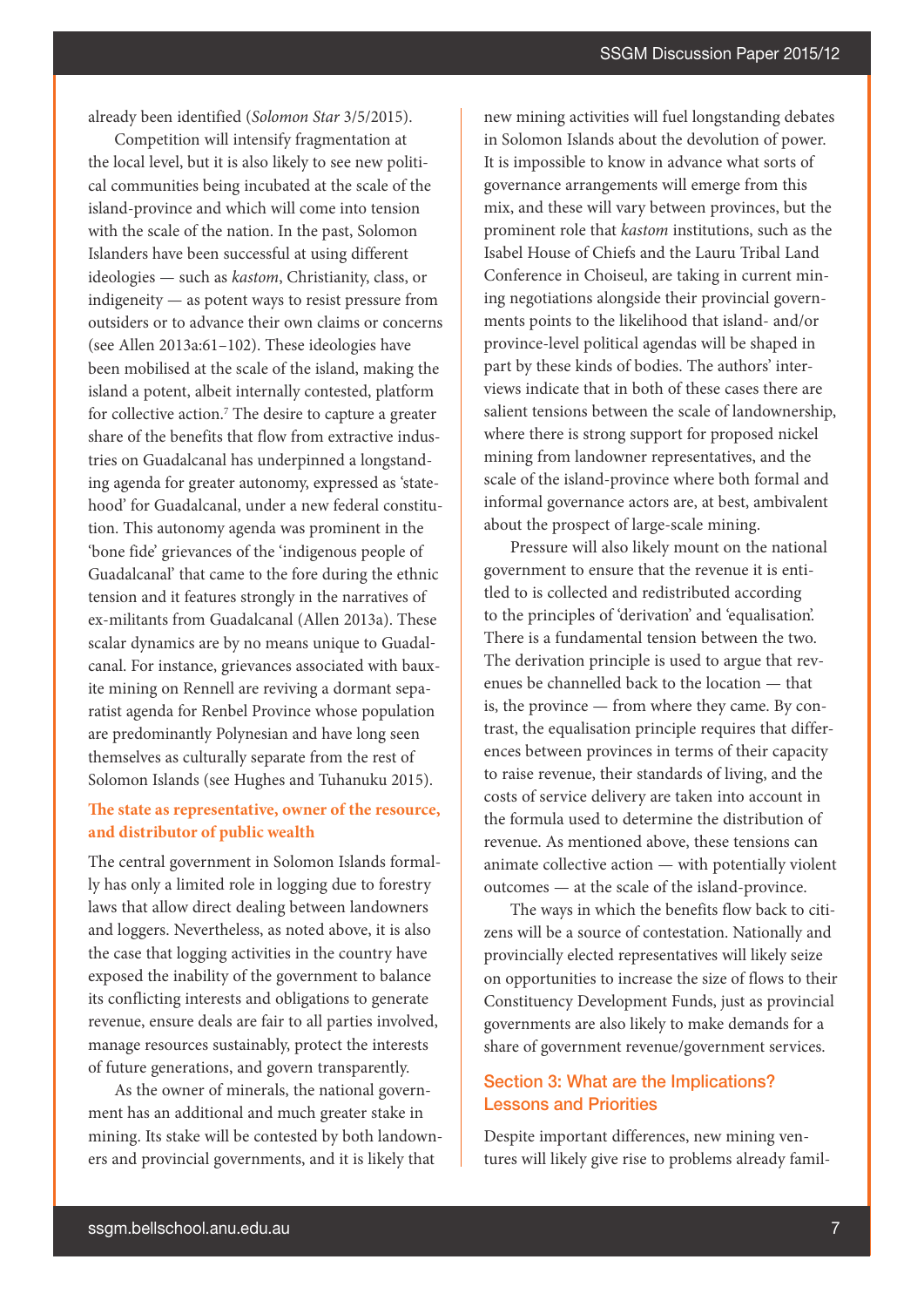iar from logging. These problems will relate to the three areas discussed above, namely: the disputes when business transactions are being negotiated and monitored over time; the problems of social order that tend to be intensified around mining operations; and the difficulties and tensions associated with gathering and distributing the revenue and other benefits generated by the industry.

New and innovative approaches will be needed to deal with these kinds of problems. After all, each of these concerns was anticipated in the early 1980s just as the surge in logging began, and there have been many efforts to reform the forestry sector and deal with the logging industry's impacts. For example, for many years the Solomon Islands Government partnered with the Australian Government on the Forestry Management Program to strengthen the policy and legal framework and build the institutional capacity of Solomon Islands' Forestry Division, including its licensing and enforcement functions. However, the Independent Completion Report of the second and final phase of the program concluded that it 'fell short of its aims and the expectations of its supporters' (Hughes et al. 2010:26). The report situated its shortcomings in a longer history of failed attempts to 'fix' the Solomon Islands forestry sector. According to the report:

It was very apparent that (the project) was an Australian-sponsored intervention into the governance of a highly politicised and deeply corrupted sector of the SI [Solomon Islands] economy. For over twenty years repeated attempts had been made to inject sound management and strong technical parameters into SI forest policy … These had largely failed, leaving only traces of their efforts in discarded policy papers, unenforced regulations, and a few long-serving FD [government forestry] staff who remembered better days. (Hughes et al. 2010:6)

Nevertheless, there are some key lessons to be drawn from efforts such as these to reform public sector agencies, especially those responsible for 'revenue-rich' activities involving the administration of forestry, land, or other natural resources. First is to recognise that the kinds of problems experienced with logging are inherent to the process of commodifying natural resources and governing economies

and societies that rely on exploiting this transaction. In other words, there is not a great deal to be gained by assuming that the issues are simply technical, or that they can be 'fixed' once and for all by sorting out the policies and regulations governing the whole sector, whether forestry or, looking ahead, mining. This point has often been made but needs repeating. For instance, the recent annual independent assessment of the Solomon Islands–Australia Partnership for Development highlighted 'the worrying persistence' of a focus on the top end of central government systems and on the resolution of technical issues that, though important, may not flow through to results on the ground (Bazeley et al. 2013:3).

What is needed, therefore, is to find a set of institutional arrangements that over time become recognised and accepted as legitimate and an effective means by which people can discuss, bargain and negotiate, and agree and disagree on an ongoing basis on how to sort out the problems that mining will inevitably continue to generate. The approach taken to get to this point will be important — it needs a clear focus on a few key problem areas, rather than getting lost in 'whole-of-government' reforms; a good knowledge of the specific blockages to delivering results that are meaningful to people (instead of vague assertions about the need for 'civil service reform'); and it requires a readiness to experiment, sometimes on a case-by-case basis. It is also clear from experience that without such opportunities and venues for contesting and reaching agreements, people are likely to resort to actions — including violence, as has occurred in the case of logging — that destroy the possibility of gaining equitable benefits from natural resource development. We summarise below three areas in need of urgent attention. But while the approach taken to garnering and maintaining political attention will be key to progress, we are far less sanguine about the prospect that the nature of the political settlements characteristic of Solomon Islands will be amenable to a positive trajectory on any of these three issues.

# **Landowner identification and representation in mining negotiations and operations**

Effective local-level engagement will be critical to the success of any mining deal in Solomon Islands.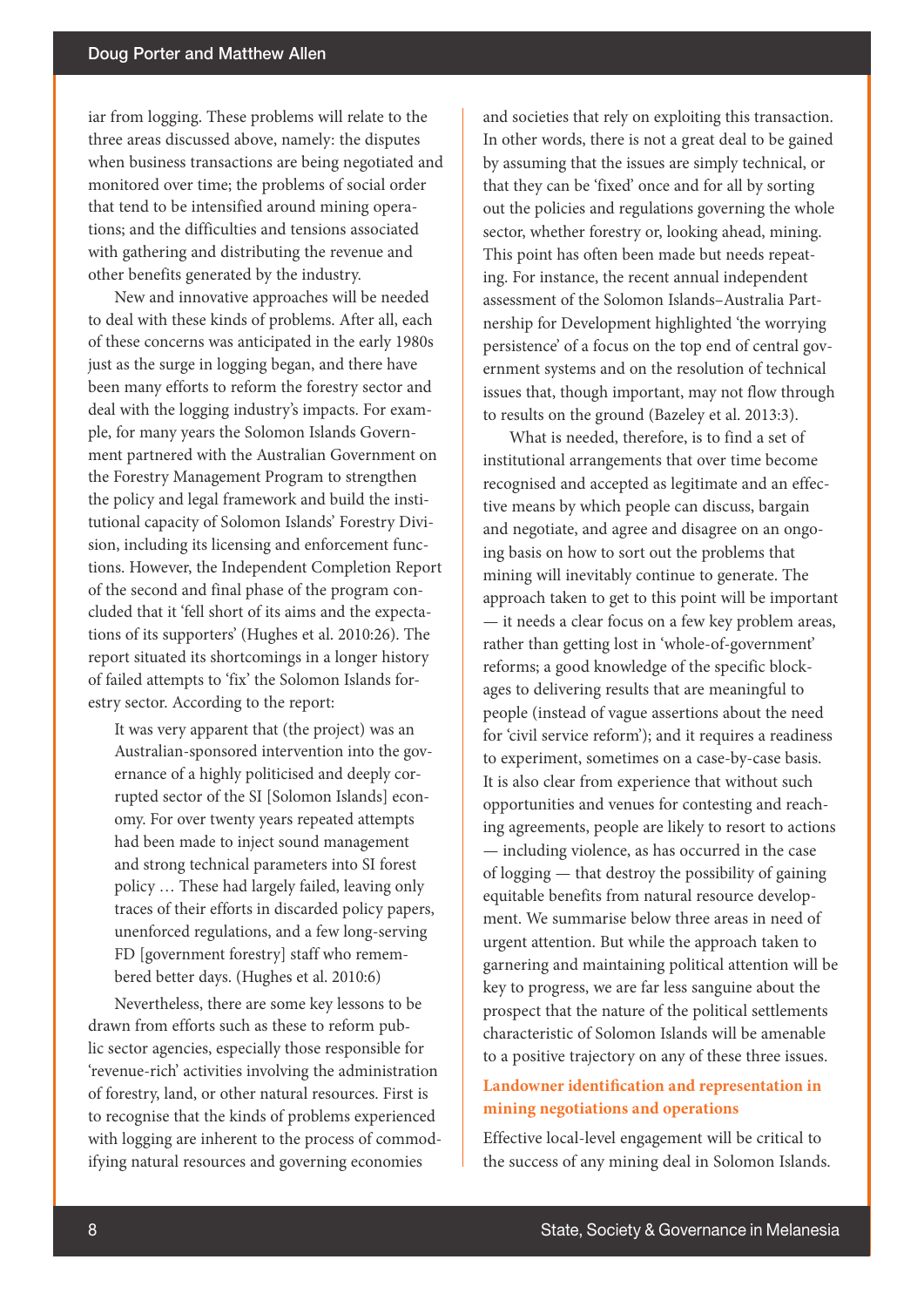This is of course precisely where the differences and power imbalances between players are most obvious. Generally speaking, mining companies, with formidable negotiating experience, can draw from wells of information and technical advice and have considerable financial resources to use to their advantage. In such negotiating dynamics, small, local-level players can be easily mollified, included in uneven or exclusive ways that prove to be locally divisive, or shut out completely.

Two remedies are commonly combined to respond to the inherent power imbalances and the shifting local dynamics of inclusion and exclusion. One is to create flexible rather than fixed forms of institutions to handle contestation over time. Governments and investors — particularly in the oil and gas industry — have in the past tended to want to limit and 'fix' ahead of time the institutional arrangement through which landowners are recognised and represented in negotiations. An example is the Incorporated Land Group used in Papua New Guinea's oil and gas sector that has proven to be an arrangement that works for those members of the community who are included within the defined group by enabling them to control the distribution of benefits, but at the same time has proved to be contentious because it limits the number of potentially legitimate beneficiaries and has been subject to extensive fraud. The same kinds of issues can arise through another popular instrument, the Community Development Agreement (CDA). The CDA can usefully bring landowners and government together, but if treated as fixed agreements, rather than open to renegotiation and revision, they can also constrain rather than facilitate ongoing dialogue, and foreclose rather than allow for changes in the parties involved (such as new company owners, local claimants, or political representatives).

The Ok Tedi mine in PNG and the Ahafo mine in Ghana present some examples of good practice in the way CDAs can be used to support a process of agreement-making amongst landowners, affected communities, government and investors, including the crucial aspect of identifying landowners, but also negotiating access to jobs, education, business or other opportunities. While the implementation of the 2007 Community Mine Continuation Agreements for the OK Tedi mine has been mixed, the process afforded women an unprecedented seat at the negotiating table, with women's rights to benefits and entitlements effectively enshrined in a legally enforceable agreement (Menzies and Harley 2012). A second purpose is often served simultaneously through agreement-making processes or is introduced in tandem, namely special arrangements to ensure free and informed consent by the local parties to negotiations and ongoing operations. A current review of experience in Rennell by Hughes and Tuhanuku (2015) led them to a two-pronged proposition that included: a 'centre for advice on resource negotiations' that would provide local parties with critical information about markets, agreements and so forth; and legislation that would ensure that no agreement in respect of the ownership and use of nature resources would be legally enforceable unless the national (including the 'community') side in the negotiations had accessed a stipulated level of independently verifiable information about the deal proposed.

## **National arrangements to share public revenue for equity and to mitigate conflict**

Mining deals and operations tend to heighten two kinds of contests, one about how the wealth generated should be shared across generations, another about how other citizens, those not directly part of the benefit-sharing agreement around the mining operation, will also be able to benefit. Both kinds of disputes are well known in Solomon Islands, and many people are aware how they were (mis) handled in Bougainville in PNG. Many are also aware of neighbouring country efforts to create durable forums for debates about how to represent the interests of future generations — Timor Leste's Petroleum Fund, and PNG's Minerals Resource Stabilisation Fund established in 1975, and, more recently, a Sovereign Wealth Fund.

Arrangements to share revenue amongst the current generation of citizens in ways that both acknowledge where revenues are derived from (the 'derivation' principle, mentioned earlier), and also take into account the relative needs of people elsewhere in the country ('equalisation') are amongst the most neglected aspects of public policy in Solomon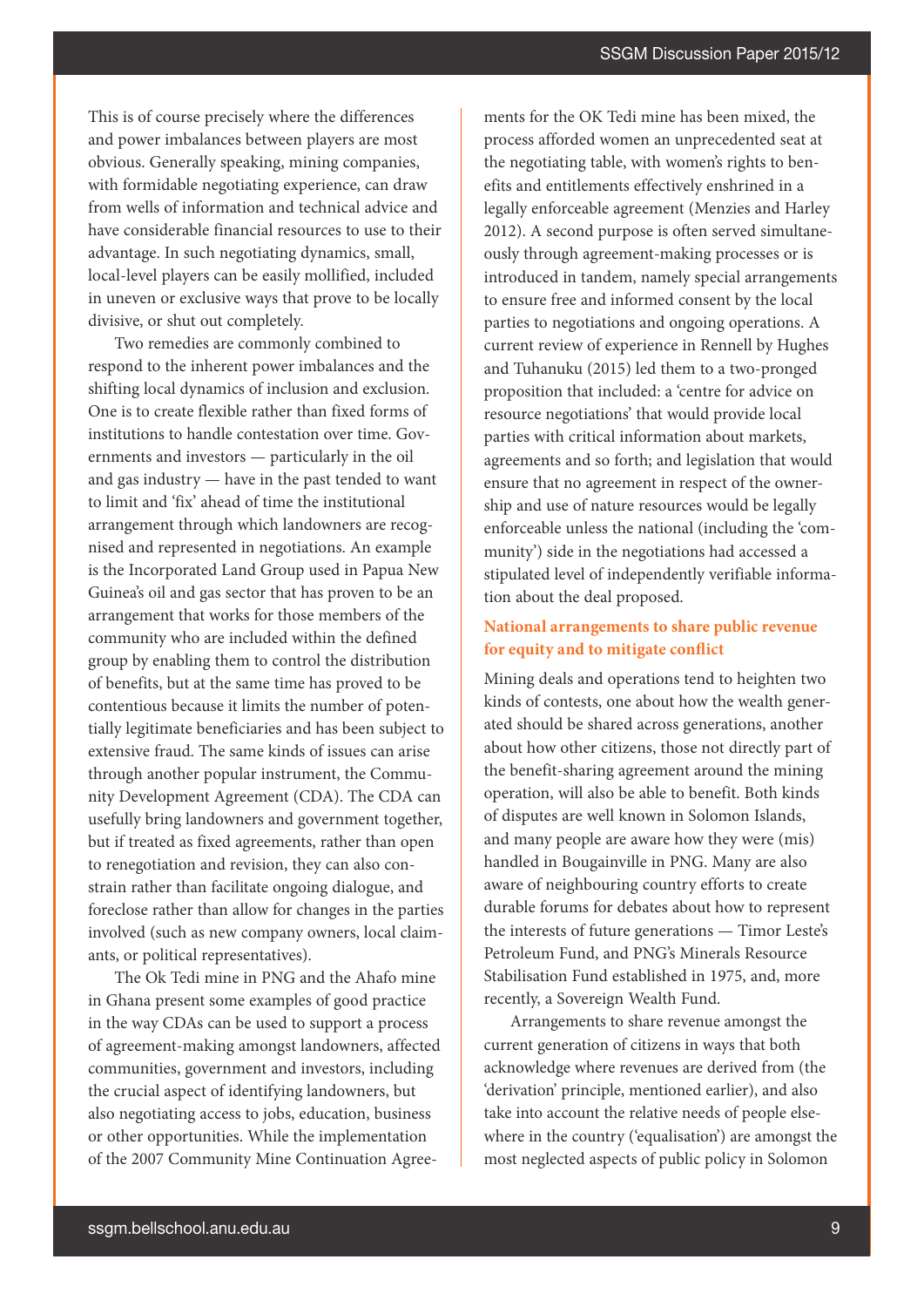Islands since the ethnic tension. New large-scale mining ventures will make these disputes more pronounced, but, here again, there are numerous examples from elsewhere of how nations have dealt with these challenges by introducing subnational revenue-sharing arrangements through which to focus political debate around these issues. Closely related is the question of the powers, functions and resources mandated to different levels of public authority, and the mixed or hybrid forms these may take in different contexts. In no cases are these questions settled once and for all; indeed, the temporal and spatial characteristics of economies based on exploiting enclaves of natural resources seem only to add increased vexation and the possibility of violence to these contests (see, for example, Watts 2004). Devolution and provincial autonomy — or 'federalism' — were some of the most contentious topics in the lead-up to Solomon Islands' independence in 1978. Although the resource-rich provinces — Western and Guadalcanal — have persisted in their push for devolution, power, resources and status have continued to shift in favour of the national government and national members of parliament. While a draft federal Constitution (2013) contains significant benefit-sharing concessions to provinces (which would become 'states'), as well as to proposed 'community governments', in relation to large-scale mining developments, it seems highly unlikely that constitutional change will occur in the foreseeable future.

One approach that explicitly recognises these scalar tensions is to establish a 'multi-stakeholder forum' representing different local, regional, and national interests. In the mining and oil and gas sectors in PNG for example, the 'Development Forum' has helped to open up the negotiation process to a wide range of stakeholders, at different scales, that have various levels of political and technical capability and draw upon different kinds of legitimacy (Filer 2008). The Development Forum grants formal negotiating rights to representatives of customary landowners, as well as to provincial and local governments, and results in the signing of Memoranda of Agreement that are reviewed every five years under the oversight of the PNG Mineral Resources Authority. In the PNG case, the proportion of mineral revenues flowing to 'project landowners' and provincialand local-level governments has steadily increased with each successive Development Forum agreement, and provincial governments have been able to extract a raft of concessions including royalties, equity, and various types of grants and transfers from the national government (Filer 2008:143). The Development Forum could be seen as a durable institution for managing and regulating the scalar struggles that lie at the heart of mineral-resource development, or in other words, a 'scalar fix' meaning 'an institutional compromise amongst various social actors at multiple scales' (Huber and Emel 2009:375). Returning to Solomon Islands, no comparable scalar fix currently exists, meaning that provincial governments will continue to be disempowered in the mineral development and benefit-sharing process *vis-a-vis* landowners and the national government.

### **Building national capacity through external partnerships**

The challenges posed by transnational mining in Solomon Islands underscore the severe shortcomings of any notion that the country should — far less, might be able to — bear sole responsibility for successfully negotiating mutually acceptable mining agreements, regulating the deals over time, and debating and deciding how the proceeds should be distributed. The particular challenges posed by Solomon Islands geography, skill base, politics and recent history of conflict aside, that the global nature of mining requires a response beyond the national borders is increasingly apparent.

The agreements reached between Solomon Islands and donor partners have been evolving over the past decade. Whether the gains recorded in health and education service delivery, infrastructure provision, or economic governance reflect simply the weight of aid and technical assistance or lasting changes in Solomon Islands' service delivery capacity is a matter for debate. But in the short term, the key parties — including Solomon Islanders at large — have profited from these agreements made for a range of humanitarian, security, diplomatic, and development purposes. Development partners, notably Australia, are inevitably playing a role 'in the co-production of sovereignty in Solomon Islands' (Barbara 2014; see also Craig and Porter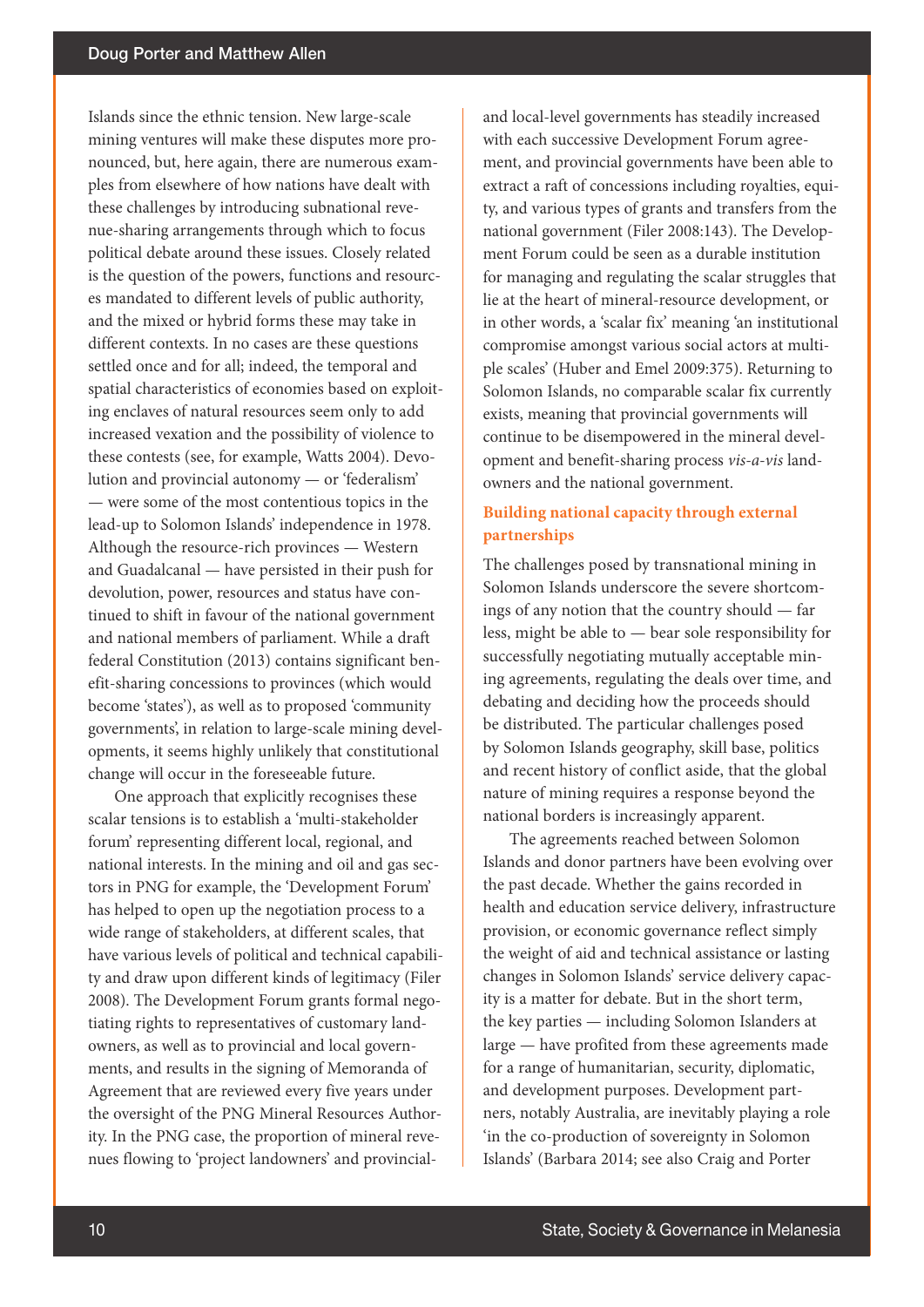2013). They will continue to be in a unique position with the power and responsibility to influence the impacts of foreign investment in mining through their aid and foreign policies, while helping government and civil society to manage the implications of a transition to an increased prominence for mining in the economy and in society at large. On its face, the move by metropolitan neighbours to amalgamate the foreign affairs and aid arms of government, and to elevate economic diplomacy and trade interests, present an opportunity for Solomon Islands stakeholders to seek practical assistance from the country's partners for dealing with foreign investors, especially those investors that are registered in neighbouring countries with a clear stake in promoting prosperity and peace in Solomon Islands.

### Prospects and Conclusions

On assuming office after the November 2014 elections the government led by the Democratic Coalition for Change undertook to comprehensively review the policies, laws and performance of government in relation to mining and, in tandem, committed to a thorough review of legislation governing the role of subnational government in central–local relations and in that context make progress on longstanding commitments to constitutional review. Our survey here of the likely political economic effects of large-scale mining, even at the relatively limited scale of two to three operations over the next decade, points to the kinds of issues that will need to be tackled across this policy ambit. While Solomon Islands is extreme in its diversity — the situation and prospects in Isabel appear, for instance, to be strikingly different from Temotu or Rennell — the contextual causes of resource-management problems are common across the country. The litany is familiar: lack of community trust, cohesion, and cooperation in dealing with foreign intrusions involving natural resources and monetary compensation; the disarray, corruption and marginalisation of provincial governments; and the comprehensive failure of national regulatory and technical agencies to plan, or to control or discipline company activities.

Missing from this three-level litany of gaps, lacks and deficits, however, is any real sense of agency or of the purposive exercise of 'goodwill' that oils relationships between parties: landowners, national and subnational governments and commercial actors both local and global. In an important sense this is what needs to be foregrounded between this vista of local fragmentation and inability to garner collective positions, on the one hand, and on the other, the blizzard of compromised governmental decisions that have produced overlapping concessions, and badly crafted and routinely unenforced agreements. Failures of governance, whether community, state or corporate, have been exploited and exacerbated by the skill of middle men who have established control of the incentive system. The situation reported by Hughes and Tuhanuku (2015) on Rennell is common elsewhere, including in Solomon Islands' own experience with logging, where chiefs and landowners have allowed a small number of relatively educated Rennellese men, fluent in written and spoken English to dominate conversations, and to exclude others who might have questioned the financial and other assumptions on which the deals were supposedly based.

In this context, the socially generative prospects of efforts to provide the public with reliable information, expert technical and financial advice, and indeed legislative backing to make this mandatory, are enticing. Rennell may be contrasted with the situation on Isabel, where the active involvement of expert individual and institutional advisers is said to be levelling up the bargaining positions in favour of landowners (Baines 2015). These kinds of intervention are also attractive because they appear to project forward a pathway of incremental, 'results-oriented' institutional adjustments, and for the wouldbe reformer or donor, the prospect of sequencing and steps to be taken with reasonable assurance that attention to managerial details will be rewarded. Any efforts to shift the current state of affairs in the direction of more 'informed consent' — for example, through special purpose information and advisory services — must be welcomed. But at the same time, we think it important to be alert to the conceit on which it is based, namely that adjustments to institutional arrangements (to promote voice, information, choice, and so on) will prompt shifts in the pre-existing dispositions people bring to transactions, to the agreements that elite actors are pre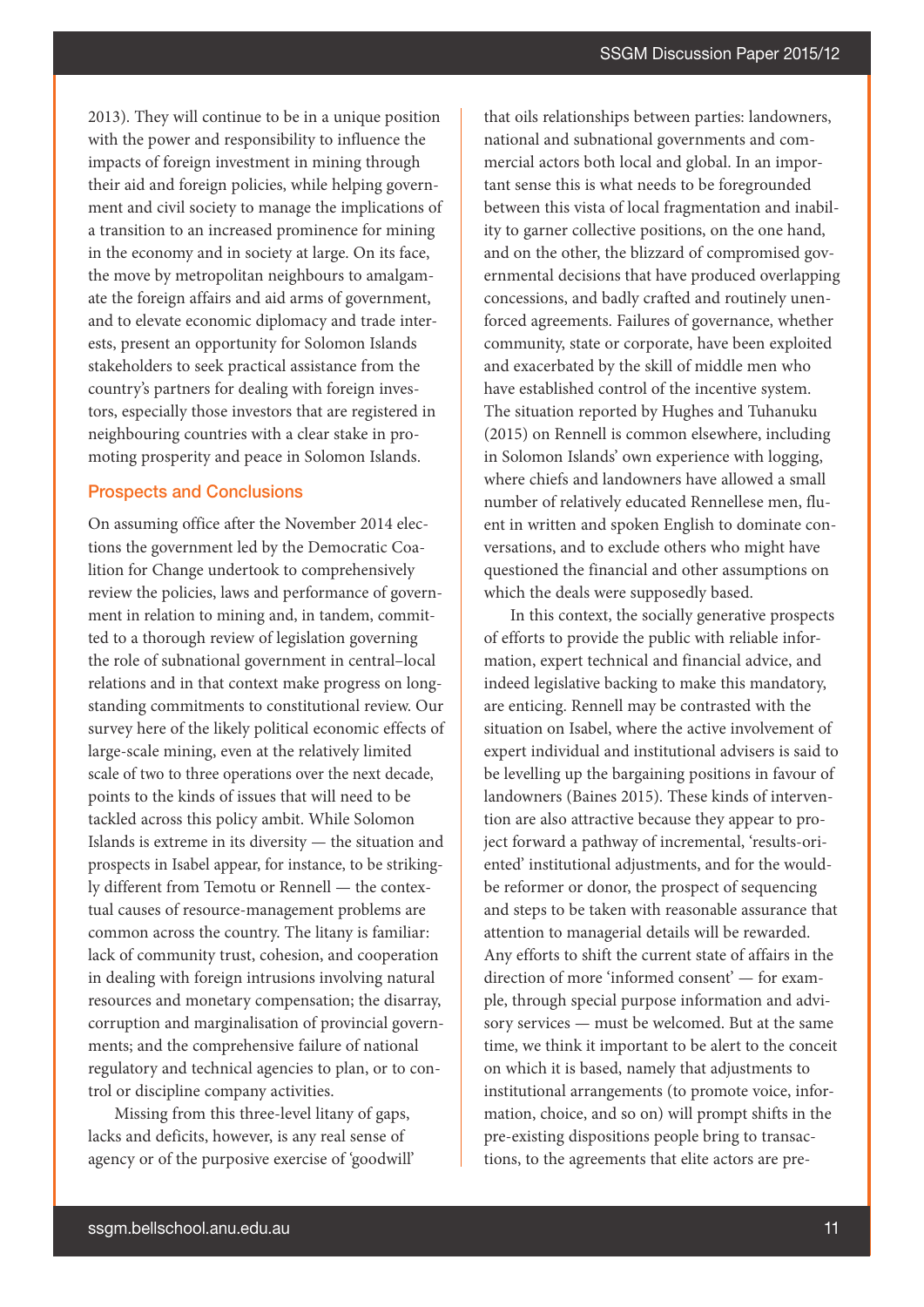pared to make to invest in capable public-serving authorities and, ultimately, work their way down into the underlying political settlement needed to sustain 'institutional reforms' at the surface.

We think this implausible. Not just because, like Droogan and Waldek (2015:286), we find 'any interventionist attempt to reshape Solomon Islands society to more closely fit international preconditions to foreign investment to be largely problematic and undesirable'. Nor because, in Rennell, as many localities elsewhere in Solomon Islands, the logic that sees the provision of information and substantive advice leading to informed decisions presumes degrees of local trust, cooperation and perceived common interest to support collective action — whether this be on the basis of landowner identities or an 'affected communities' basis — that are currently absent. But more fundamentally, such conceit fails to stand scrutiny by scholarship on how institutional changes become socially embedded. As most versions of the political settlement/post-conflict transition literature tell us, getting the kinds of settlements that promote inclusive compacts that are capable of durably producing public good outcomes depends on a centralisation of power, pacts between political and economic elites, and as an expression of this, agreement to invest in the institutions of public authority.

A measure of threat and palpable risk creates important stimuli for elite pacts to be formed and power to be concentrated (Khan 2010; Slater 2010). To return to Rennell, the hostaging of mining company equipment by dissatisfied landowners and community leaders appears to have turned extreme remoteness to advantage and sent powerful signals to Honiara and, in that case, Jakarta and Melbourne, that although Rennell is a tiny political individual in a highly scattered and lightly governed country, and although for a time loggers and miners have been able to make their own rules and get away with it, it might not prove to be an easy 'reach and extract' proposition in the long run. From threats pacts might grow. But standing in front of this prospect are several deep cleavages between economic and political elites and, in Solomon Islands, these are further entrenched by ethnicity.

Many observers of Solomon Islands, inside and out, bemoan that goodwill is too often monetary, and is intensely transactional (for a recent example, see Droogan and Waldek 2015). In other words, 'clientage' (Tilly 2005), the glue in political settlements that must necessarily involve a combination of elite political and economic interest (Khan 2010), is narrow and single in its dimension. This form of clientage everywhere produces instability, but it has particularly corrosive effects in Solomon Islands (Craig and Porter 2014:15–16). Elsewhere, clientage is seldom reducible to a monetary exchange but is cemented through intermarriage, joint business and crony arrangements and the regular exchange of sons and relatives between the regime of politics and commercial alliances. In Uganda, Rwanda, Indonesia, South Korea and Malaysia, the same people rule politically and economically. In Solomon Islands, whilst the number of political leaders with private sector experience has increased (Corbett and Wood 2013), and while threat of sabotage or hostaging of mining company assets and equipment may prompt new alliances between political and commercial elites, the ethnic cleavage will continue to stymie non-monetary forms of clientage (Craig and Porter 2014:16).

This conclusion suggests three more, for discussion. First, we believe that the combination of political and economic interest that is so necessary for institutional and other remedial policies to gain traction will continue to be elusive (Craig and Porter 2014; Khan 2010:1). Second, on a day-to-day basis, 'goodwill' will continue to be transactional, and thus continue to both corrode public institutions and stymie incentives for elites to make political investments in making institutions more effective and legitimate. And third, this configuration of political settlements and institutional practices, norms and incentives makes us highly sceptical about the ability of external actors to instrumentalise choices that need to be made locally in respect of any of the three areas of pressing need for action identified above. This is not simply because they are likely to be seen as interfering and paternalistic, such than any official worth his/her salt will avoid being associated with such efforts, but because, as retrospectives on RAMSI's experience make abundantly clear (for example Porter et al. 2015), the disposition of Solomon Islands politics and institutions we have described means that external interven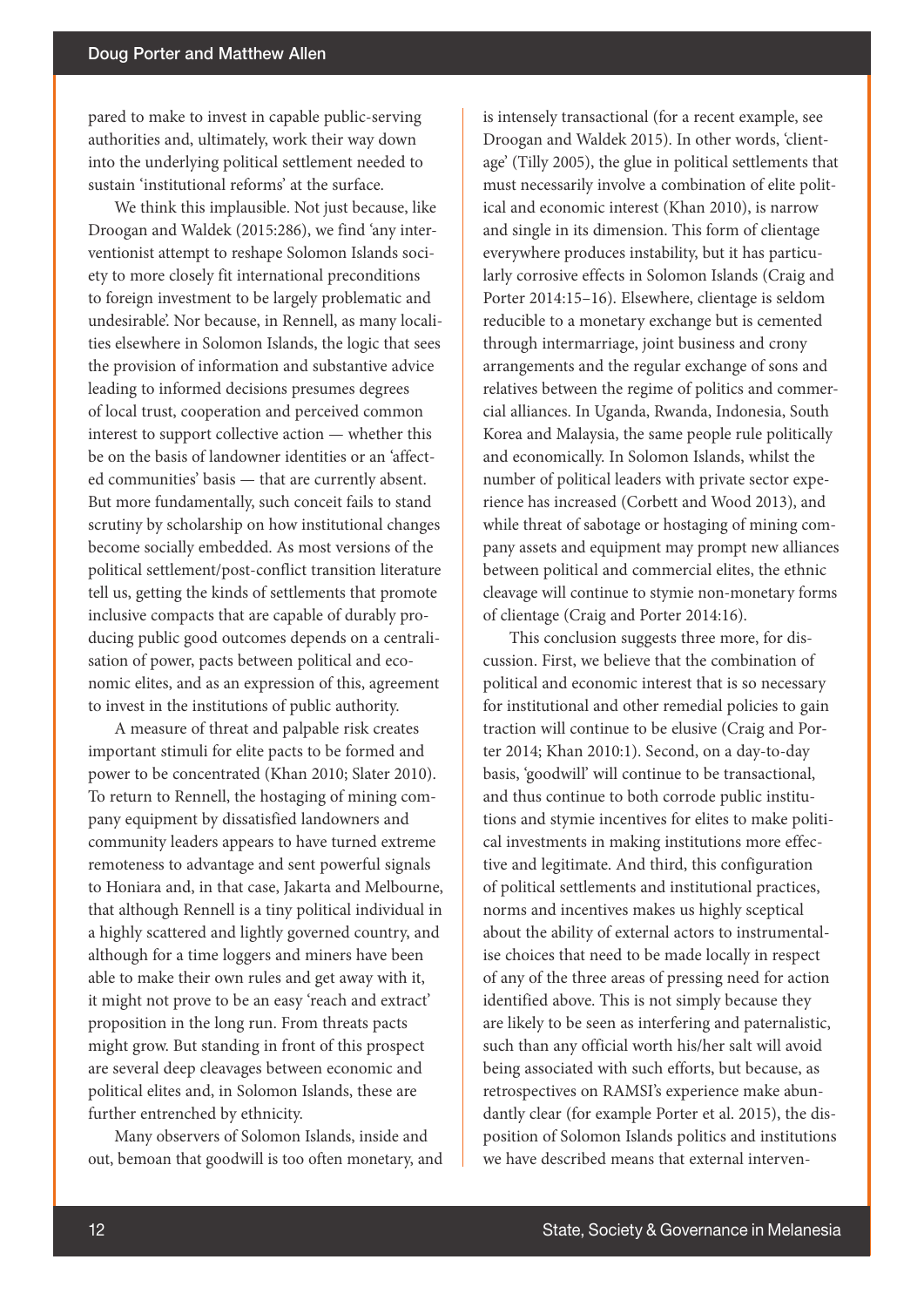tions will inadvertently blunt domestic incentives to respond to local demands or public interests.

### Acknowledgements

The authors acknowledge the contributions made to the paper by Georgia Harley, Debbie Isser, and Philippa Venning, World Bank, and David Craig, University of Otago. An earlier draft benefited from comments made by Tony Hughes, Graham Teskey, Pip O'Keefe, Sonja Sultan and Erik Johnson and unnamed referees. Matthew Allen acknowledges support provided under Australian Research Council fellowship DE140101206. The findings, interpretations, and conclusions expressed herein are those of the authors alone and do not necessarily reflect the views of the World Bank, its Executive Directors, or the governments they represent.

### Notes on Authors

Doug Porter is Adviser, Global Governance Practice, the World Bank, and Adjunct Professor, SSGM, ANU. Matthew Allen is a fellow and ARC DECRA Fellow, SSGM, ANU.

#### **Endnotes**

- 1 A 2010 study by the World Bank estimated that in 2008, the government missed out on the equivalent of 18 per cent of its annual revenue due to ad hoc concessions and tax and customs evasion. That was about as much as was received from log taxes and equivalent to around 80 per cent of government spending on education, the biggest item in the budget (World Bank 2010). A recent report found that 'all the 100 or so logging companies in Solomon Islands report loss-making operations for tax purposes. There is no independent audit of operational or financial information. Inspection of shipments is cursory if it occurs at all, and disputes are commonly settled by application of goodwill' (Hughes and Tuhanuku 2015:7–8).
- 2 What became known as the 'ethnic tension' began in late 1998, when young Guadalcanal militants calling themselves the Isatabu Freedom Movement initiated a violent campaign that led to the eviction of around 35,000, mainly Malaitan, migrant-settlers from their homes in areas east and west of Honiara. A rival group, the Malaita Eagle Force emerged in 1999, established a 'joint operation' with the Malaita-dominated paramilitary Police Field Force, and staged a de facto coup in June 2000. Despite a series of peace agreements and accords, culminating in the Townsville Peace Agreement of 2001, the country remained militarised

with significant pockets of unrest and lawlessness, until the deployment of RAMSI in July 2003.

- 3 For example, historian Judith Bennett described the Mamaloni government of 1994–1997 as 'the loggers' government' (2000:246). During his earlier term as prime minister, between 1990 and 1993, 11 of Mamaloni's 15 cabinet members were directors of logging companies, as was Mamaloni himself. His company, Somma, was said to have profited SB\$4.3 million due to tax exemptions awarded by his own government in 1995 (Bennett 2000:340–41, 346).
- 4 In 1994, SIFIA played a key role in toppling a government set on reforming the logging industry by stockpiling and holding back log exports, thus critically affecting the country's balance of payments. SIFIA continues to lobby the government to prevent changes to *The Forestry Act 1999* and to keep the 'Determined Value' of logs — effectively the price upon which export taxes are paid in order to prevent 'transfer pricing' — artificially low (see Allen 2011).
- 5 An important exception to this is the bauxite mining that has been taking place on Rennell. This mining occurs at multiple sites and involves bulldozing the top layer of soil and shipping it offshore. In this manner it is more akin to logging. Indeed, one of the two companies that have been involved in mining in Rennell, Asia Pacific Investment Development Limited, has also been involved in logging operations in Solomon Islands (Treasury Timber Ltd v Asia Pacific Investment Development Ltd 2014 [2014] SBHC 91; HCSI-CC 318 of 2013).
- 6 This has occurred in the case of Gold Ridge mine. St Barbara, which owned the mine from 2012 until its transfer to a 'landowner' company in May 2015, repeatedly requested that SIG secure the mine site from incursions by 'illegal' artisanal miners. Despite engaging private security contractors, the ongoing presence of these miners in the mine pits and escalating security concerns following the floods of April 2014 were cited by the company as contributing factors to its decision to close the operation indefinitely in August 2014.
- 7 Importantly, collective action at the scale of the island can paper over important cultural and socioeconomic differences within islands, some of which may actually be accentuated by mining (Regan 1998; Allen 2012).

### **References**

Allen, M.G. 2011. The Political Economy of Logging in Solomon Islands. In R. Duncan (ed.). *The Political Economy of Economic Reform in the Pacific*. Manila: Asian Development Bank, 278–301.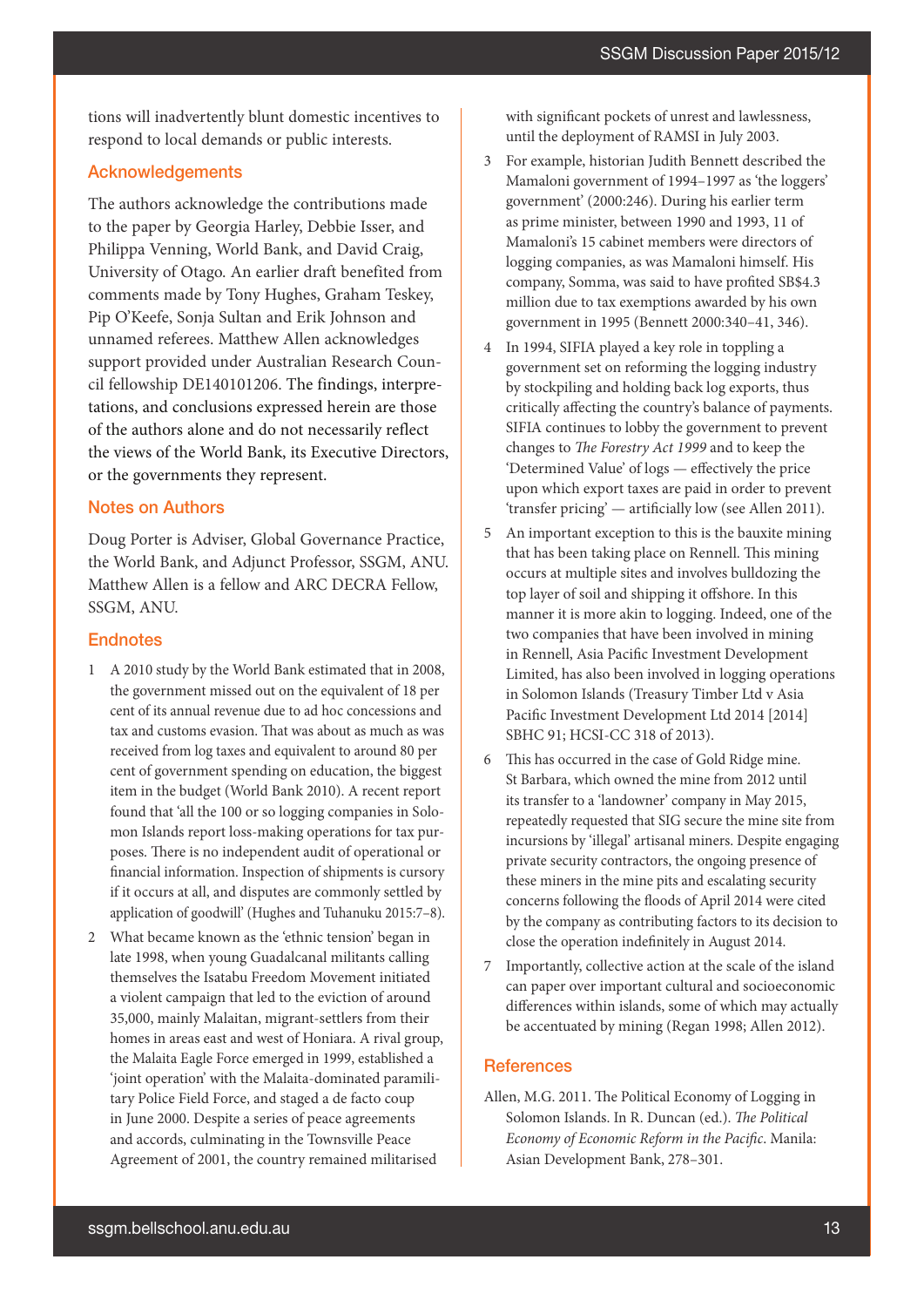- Allen, M.G. 2012. Land, Migration and Conflict on Guadalcanal, Solomon Islands. *Australian Geographer* 43(2):163–80.
- Allen, M.G. 2013a. *Greed and Grievance: Ex-Militants' Perspectives on the Conflict in Solomon Islands 1998– 2003*. Honolulu: University of Hawai'i Press.
- Allen, M.G. 2013b. Melanesia's Violent Environments: Towards a Political Ecology of Conflict in the Western Pacific. *Geoforum* 44:152–61.
- Allen, M.G. 2015. Islands, Enclaves and Violence: Sociospatial Perspectives on Resource Conflict in Island Melanesia. Paper presented in SSGM seminar series, ANU, 3 August 2015.
- Allen M., S. Dinnen, D. Evans and R. Monson 2013. [Justice Delivered Locally: Systems, Challenges, and](http://www.worldbank.org/justiceforthepoor)  [Innovations in Solomon Islands](http://www.worldbank.org/justiceforthepoor). World Bank, Justice for the Poor Research Report, August. Washington DC: World Bank.
- Baines, G. 2015. [Solomon Islands is Unprepared to Manage](http://ips.cap.anu.edu.au/publications-directory%3Ffield_department_tid=570%26field_publication_type_value=All)  [a Minerals-Based Economy](http://ips.cap.anu.edu.au/publications-directory%3Ffield_department_tid=570%26field_publication_type_value=All). *SSGM Discussion Paper* 2015/6. Canberra: ANU.
- Bainton, N.A. 2009. Keeping the Network Out of View: Mining, Distinctions and Exclusion in Melanesia. *Oceania* 79(1):18–33.
- Ballard, C. and G. Banks 2003. Resource Wars: The Anthropology of Mining. *Annual Review of Anthropology* 32:287–313.
- Banks, G. 2008. Understanding 'Resource Conflicts' in Papua New Guinea. *Asia Pacific Viewpoint* 49(1):23–34.
- Barbara, J. 2014. From Intervention to Partnership: Prospects for Development Partnership in Solomon Islands after RAMSI. *Asia and the Pacific Policy Studies* 1(2):395–408.
- Bazeley, P., R. David and T. Kabutaulaka 2013. Solomon Islands–Australia Partnership for Development: Independent Performance Assessment Panel, Assessment for 2012, Final Report. Canberra: Australian Department of Foreign Affairs and Trade.
- Bennett, J.A. 2000. *Pacific Forest: A History of Resource Control and Conflict in Solomon Islands, c. 1900–1997*. Cambridge and Leiden: The White Horse Press and Brill Academic Publishers.
- Burton, J. and C. Filer 2006. Gold Ridge Social Action Plan Evaluation. Unpublished report.
- Corbett, J. and T. Wood 2013. Profiling Politicians in Solomon Islands: Professionalization of a Political Elite? *Australian Journal of Political Science* 48(3):320–34.
- Craig D. and D. Porter 2013. [Political Settlement in Solo](http://ips.cap.anu.edu.au/publications-directory%3Ffield_department_tid=570%26field_publication_type_value=All)[mon Islands: A Political Economic Basis for Stability](http://ips.cap.anu.edu.au/publications-directory%3Ffield_department_tid=570%26field_publication_type_value=All)  [after RAMSI?](http://ips.cap.anu.edu.au/publications-directory%3Ffield_department_tid=570%26field_publication_type_value=All) *SSGM In Brief* 2014/12. Canberra: ANU.
- Craig, D. and D. Porter 2014. Political Settlements and Post-Conflict Transitions: Geopolitical and Institutional Perspectives from Solomon Islands. *Effective States and Inclusive Development Research Centre, Working Paper*  No. 39. Manchester: University of Manchester.
- Cruz, C. and P. Keefer 2013. The Organization of Political Parties and the Politics of Bureaucratic Reform. *Policy Research Working Paper* 6686. Washington, DC: World Bank.
- Dauvergne, P. 1998/9. Corporate Power in the Forests of the Solomon Islands. *Pacific Affairs* 71(4):524–46.
- Droogan, J. and L. Waldek 2015. 'Continuing Drivers of Violence in Honiara: Making Friends and Influencing People'. *Australian Journal of International Affairs* 69(3):285–304.
- Filer, C. 1990. The Bougainville Rebellion, the Mining Industry and the Process of Social Disintegration in Papua New Guinea. *Canberra Anthropology* 13(1):1–39.
- Filer, C. 1997. Compensation, Rent and Power in Papua New Guinea. In S. Toft (ed.). *Compensation for Resource Development in Papua New Guinea*. Canberra: ANU, 157–89.
- Filer, C. 2008. Development Forum in Papua New Guinea: Upsides and Downsides. *Journal of Energy and Natural Resources Law* 26(1):120–50.
- Filer, C. and M. Macintyre 2006. Grass Roots and Deep Holes: Community Responses to Mining in Melanesia. *The Contemporary Pacific* 18(2):215–31.
- Frazer, I. 1997. The Struggle for Control of Solomon Island Forests. *The Contemporary Pacific* 9(1):39–72.
- Hameiri, S. 2009. State Building or Crisis Management? A Critical Analysis of the Social and Political Implications of the Regional Assistance Mission to Solomon Islands. *Third World Quarterly* 30(1):35–52.
- Haque, T. 2013. [Economic Transition in Solomon Islands.](http://ips.cap.anu.edu.au/publications-directory%3Ffield_department_tid=570%26field_publication_type_value=All) *SSGM Discussion Paper* 2013/10. Canberra: ANU.
- Huber, M.T. and J. Emel. 2009. Fixed Minerals, Scalar Politics: The Weight of Scale in Conflicts over the '1872 Mining Law' in the United States. *Environment and Planning A* 41:371–88.
- Hughes, T., P. Crawford, H. Sutch and L. Tacconi 2010. SI [Forest Management Project II \(FMP2\) Independent](http://theredddesk.org/resources/si-forest-management-project-ii-fmp2-independent-completion-report-icr)  [Completion Report.](http://theredddesk.org/resources/si-forest-management-project-ii-fmp2-independent-completion-report-icr) Canberra: Australian Agency for International Development (AusAID).
- Hughes, T. and A. Tuhanuku 2015. Logging and Mining in Rennell: Wishful Thinking Meets Murphy's Law. Unpublished report for the World Bank, Honiara.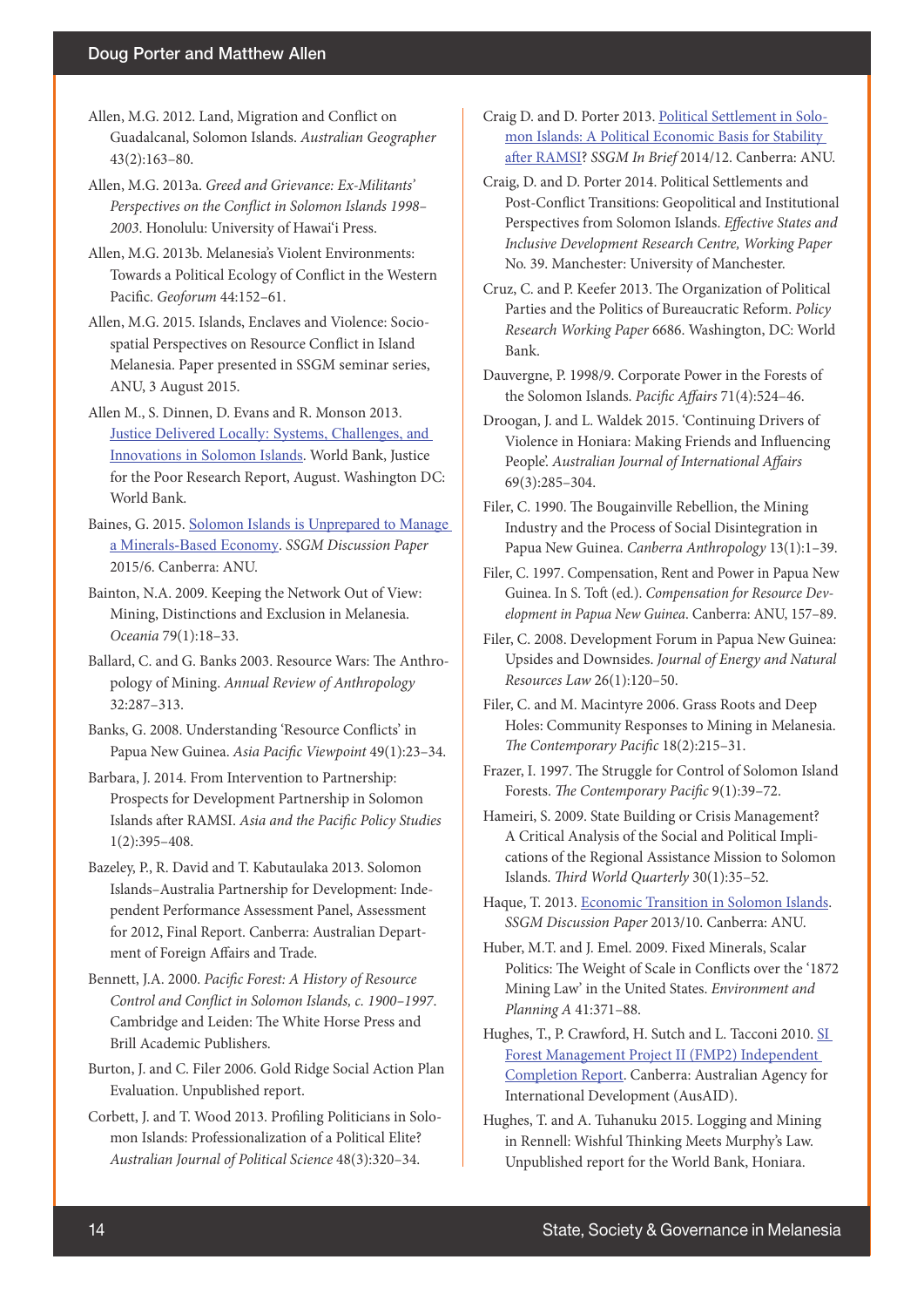- Hviding, E. Forthcoming. Big Money in the Rural: Wealth and Dispossession in Western Solomons Political Economy. *Journal of Pacific History*.
- International Monetary Fund 2014. [Solomon Islands: Staff](http://www.imf.org/external/pubs/ft/scr/2014/cr1412.pdf)  [Report for the 2013 Article IV Consultation and Second](http://www.imf.org/external/pubs/ft/scr/2014/cr1412.pdf)  [Review of the Extended Credit Facility Arrangement](http://www.imf.org/external/pubs/ft/scr/2014/cr1412.pdf)  [and Request for Modification of Performance Criterion](http://www.imf.org/external/pubs/ft/scr/2014/cr1412.pdf). *IMF Country Report* 14/12. Washington, DC: IMF.
- Joab-Peterside, S., D. Porter and M. Watts 2012. [Rethinking](http://oldweb.geog.berkeley.edu/ProjectsResources/ND%20Website/NigerDelta/WP/Watts_26.pdf) [Conflict in the Niger Delta: Understanding Conflict](http://oldweb.geog.berkeley.edu/ProjectsResources/ND%20Website/NigerDelta/WP/Watts_26.pdf)  [Dynamics, Justice and Security](http://oldweb.geog.berkeley.edu/ProjectsResources/ND%20Website/NigerDelta/WP/Watts_26.pdf). *Niger Delta: Economies of Violence Working Paper No. 26*. Berkeley: Institute of International Studies, University of California.
- Kabutaulaka, T. 2000. Rumble in the Jungle: Land, Culture and (Un)sustainable Logging in the Solomon Islands. In A. Hooper (ed.). *Culture and Sustainable Development in the Pacific*. Canberra: Asia Pacific Press, 88–97.
- Kabutaulaka, T. 2001. [Beyond Ethnicity](http://ips.cap.anu.edu.au/publications-directory%3Ffield_department_tid=570%26field_publication_type_value=All): The Political Economy of the Guadalcanal Crisis in the Solomon Islands. *SSGM Working Paper* 2001/01. Canberra: ANU.
- Kabutaulaka, T. 2006. Global Capital and Local Ownership in Solomon Islands' Forestry Industry. In S. Firth (ed.). *Globalisation and Governance in the Pacific Islands*. Canberra: ANU E Press.
- Khan, M. 2010. [Political Settlements and the Governance](http://eprints.soas.ac.uk/9968/)  [of Growth-Enhancing Institutions](http://eprints.soas.ac.uk/9968/). Draft paper.
- Lummis, K. 2010. Local Level Impacts of Commercial Forestry Operations and Forest Conservation Initiatives on Customary Land in the Solomon Islands. Masters thesis, ANU.
- Menzies, N. and G. Harley 2012. We Want What the Ok Tedi Women Have!' Guidance from Papua New Guinea on Women's Engagement in Mining Deals. *Justice for the Poor Briefing Note* 7(2). Washington, DC: World Bank.
- Monson, R. Forthcoming. From Taovia to Trustee: Urbanisation, Land Disputes and Social Differentiation in Kakabona. *Journal of Pacific History.*
- Naitoro, J. H. 2000. Solomon Islands Conflict: Demands for Historical Rectification and Restorative Justice. *Asia Pacific School of Economics and Management Update Papers*, June. Canberra: ANU.
- PNGIndustryNews.net 6/10/2014. [Bribery Concerns](http://www.pngindustrynews.net/storyview.asp?storyID=826936243§ion=Mining§ionsource=s193&aspdsc=yes)  [Heat Up.](http://www.pngindustrynews.net/storyview.asp?storyID=826936243§ion=Mining§ionsource=s193&aspdsc=yes)
- Porter, D., D. Isser and P. Venning 2015. *Toward More Effective and Legitimate Institutions to Handle Problems of Justice in Solomon Islands*, Policy Note, 94716, March. Washington, DC: World Bank.
- Regan, A. 1998. Causes and Course of the Bougainville Conflict. *Journal of Pacific History* 33(3):269–85.
- Scales, I. 2003. The Social Forest: Landowners, Development Conflict and the State in Solomon Islands. PhD thesis, ANU.
- Slater, D. 2010. *Ordering Power: Contentious Politics and Authoritarian Leviathans in South East Asia.* Cambridge: Cambridge University Press.
- SIBC (Solomon Islands Broadcasting Corporation) 6/5/2015. [Tribe Distant \[sic\] Itself from Deed of Sale of](http://www.sibconline.com.sb/tribe-distant-itself-from-deed-of-sale-of-gold-ridge-mine/)  [Gold Ridge Mine](http://www.sibconline.com.sb/tribe-distant-itself-from-deed-of-sale-of-gold-ridge-mine/).
- *Solomon Star* 3/5/2015. Naezon: Mine Dewatering Remains Our Top Priority.
- Tagini, P. 2014. What Should Sustainable Mining Look Like in Solomon Islands? In C. Moore (ed.). *Looking Beyond RAMSI: Solomon Islanders' Perspectives on their Future: Proceedings of the Regional Assistance Mission to Solomon Islands 10th Anniversary Seminar 25 July 2013*. Honiara: Regional Assistance Mission to Solomon Islands, 17–26.
- Tilly, C. 2005. *Trust and Rule*. Cambridge: Cambridge University Press.
- URS Corporation 2006. *Solomon Islands National Forest Resource Assessment Update 2006*. Honiara: Solomon Islands Forestry Management Project II and the Ministry of Forests, Environment and Conservation.
- Wairiu, M. 2007. History of the Forestry Industry in Solomon Islands. *Journal of Pacific History* 42(2):233–46.
- Wairiu, M. and G. Nanau n.d. Logging and Conflict in Birao Ward of Guadalcanal, Solomon Islands. *IKI Working Paper* 1. Honiara: Island Knowledge Institute.
- Watts, M. 2004. Resource Curse? Governmentality, Oil and Power in the Niger Delta, Nigeria. *Geopolitics* 9(1):50–80.
- Watts, M. 2005. Righteous Oil? Human Rights, the Oil Complex and Corporate Social Responsibility. *Annual Review of Environment and Resources* 30:373–407.
- Watts, M. 2007. Petro-Insurgency or Criminal Syndicate? *Review of African Political Economy* 144:637–60.
- Wittersheim, E. 2003. Des societies dans l'État: Leadership et communautarisme à Port-Vila, capital du Vanuatu (Mélanésie). [Societies in the State: Leadership and Community Politics in Port-Vila, the Capital of Vanuatu (Melanesia)]. *Journal des anthropologues* 92–93:235–57.
- World Bank 2010. [Solomon Islands Growth Prospects:](http://siteresources.worldbank.org/INTPACIFICISLANDS/Resources/SourcesofGrowthSummary.pdf)  [Constraints and Policy Priorities](http://siteresources.worldbank.org/INTPACIFICISLANDS/Resources/SourcesofGrowthSummary.pdf). Discussion Note, October. Washington, DC: World Bank.
- World Bank 2015. *Adjusting to a Changing World: World Bank East Asia and Pacific Economic Update*, April. Washington, DC: World Bank.